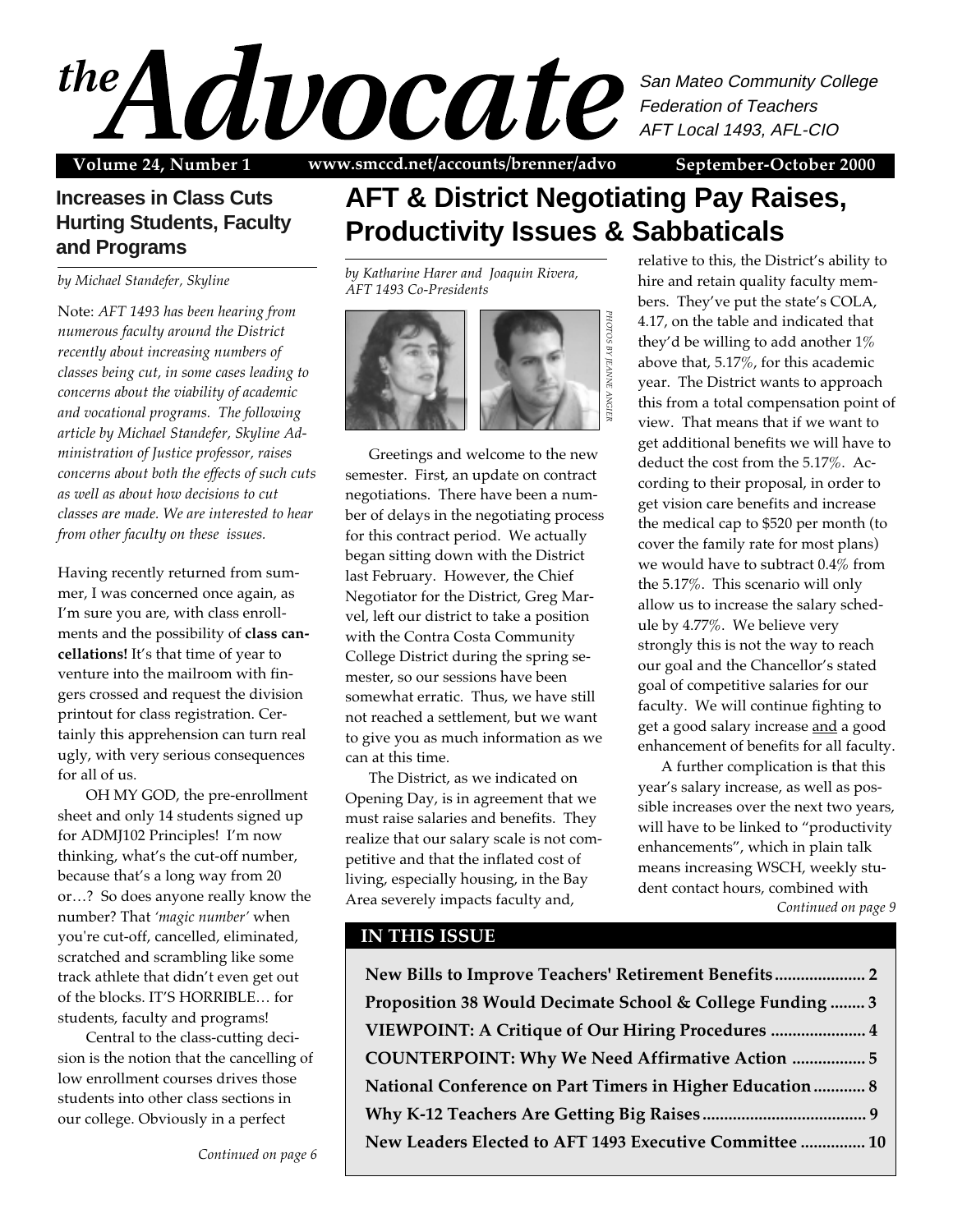

**San Mateo Community College Federation of Teachers AFT Local 1493, AFL-CIO**

1700 W. Hillsdale Blvd. San Mateo, CA 94402 (650) 574-6491

**Editor:** Eric Brenner, Skyline, x 4177

**Editorial Board** Eric Brenner, Skyline, x 4177 Dan Kaplan, x 6491

#### **Co-Presidents**

Katharine Harer, Skyline, x 4412 Joaquin Rivera, Skyline, x 4159

**Vice President** Bess Chandler, Skyline, x 4286

**Secretary** George Goth, Skyline, x 4390

**Treasurer** Anita Fisher , CSM, x6383

#### **Chapter Chairs**

Bess Chandler, Skyline, x 4286 Pat Deamer, Skyline, x 4217 Romelia Thiele, Cañada, x3211 John Searle, CSM, x6607

#### **Executive Committee Reps.**

Nina Floro, Skyline, x 4 243 Rick Hough, Skyline, x 4193 Anne Nicholls, Cañada, x 3293 Karen Olesen, Cañada, x 3415 Mary Valenti, CSM, x 6194 Linda Vogel, Skyline, x 4289 Shaye Zahedi, CSM, x 6240

#### **Part-timers Reps.**

Carol Hansen, CSM, x 6677 x 9267 Paddy Moran , CSM, x 6677 x 9245 Patricia Palmer, Sky, x 6889 x 9418

**Chief Grievance Officer** John Kirk, CSM, x 6386

**Executive Secretary** Dan Kaplan, x 6491

### **RETIREMENT CORNER**

# **Several New Bills Slated to Improve Teachers' STRS Benefits**

*by John Searle, CSM, Chapter Chair*

Two years ago, teachers retiring after the Spring semester failed to enjoy new retirement rewards signed by the then departing Governor Wilson. The reasons? Many new laws, although passed by the legislature in August, signed by the Governor in September, don't become active until January 1st of the following year. I thought at the time, in light of the dramatic change in retirement compensation, that teachers might unharness their restrictive view of life, such as it is, delivered in one year packages, beginning in August, terminating in June, with a two month period of summer purgatory.

This summer, the process looks likely to be repeated. At the time of this writing (September 10, 2000), there are a number of bills improving teachers' retirement benefits already passed by the legislature, sitting on the Governor's desk waiting for his signature. Gray Davis is on record as being receptive to these changes.

Of the six bills dealing exclusively with STRS teacher benefits, two are easily decipherable, with some obvious mathematical conclusions.

The first will calculate retirement benefits based on an individual's (given that the individual has taught in excess of 25 years) single year highest salary, rather than the present system of averaging the final three years. In light of this change, it will be intriguing to monitor how this will affect the metamorphosis of teachers into administrators.

The second applies to teachers with 30 years or more in the system. To encourage them to work additional years in the classroom, lump sum annual payments will be made to their retirement, as indicated following:

| 30 years or more | \$2,400.00 |
|------------------|------------|
| 31 years         | \$3,600.00 |
| 32 years         | \$4,800.00 |

As written, this "rewards teachers who retire with more than 30 years service before January 1, 2011."

Again the implications are interesting, most notably in regards to "the golden handshake", where in the past districts have encouraged (try to unload?) senior and more costly teachers to retire early, and be replaced by low cost "beginner" teachers (or part-time faculty).

For teachers who are already retired, there will be a one time cash payment of  $1 - 6\%$  of annual benefits depending on the length of time retired. This package is worth approximately \$900 million statewide; those 65 and over will receive paid Medicare benefits; and for those older retired teachers receiving extremely low benefits, there is an expanded minimum guarantee of \$15,000 a year.

Publicly, various teachers unions are happy with these bills, and enjoy paraphrasing the "3R's" in education: recruitment, retention, and rewards.

## **Discounted Entertainment Available to AFT Members**

One of the membership benefits now available to all faculty who belong to AFT Local 1493 is the opportunity to participate in various discounts to amusement parks and other activities that are sponsored by Recreation Connection. Check out their website at: www.recreationconnection.com.

If you order your tickets online, you will be eligible for monthly ticket give-aways. For assistance call: (818) 386-1046 But please remember that to participate in the Recreation Connection program, membership in AFT is required.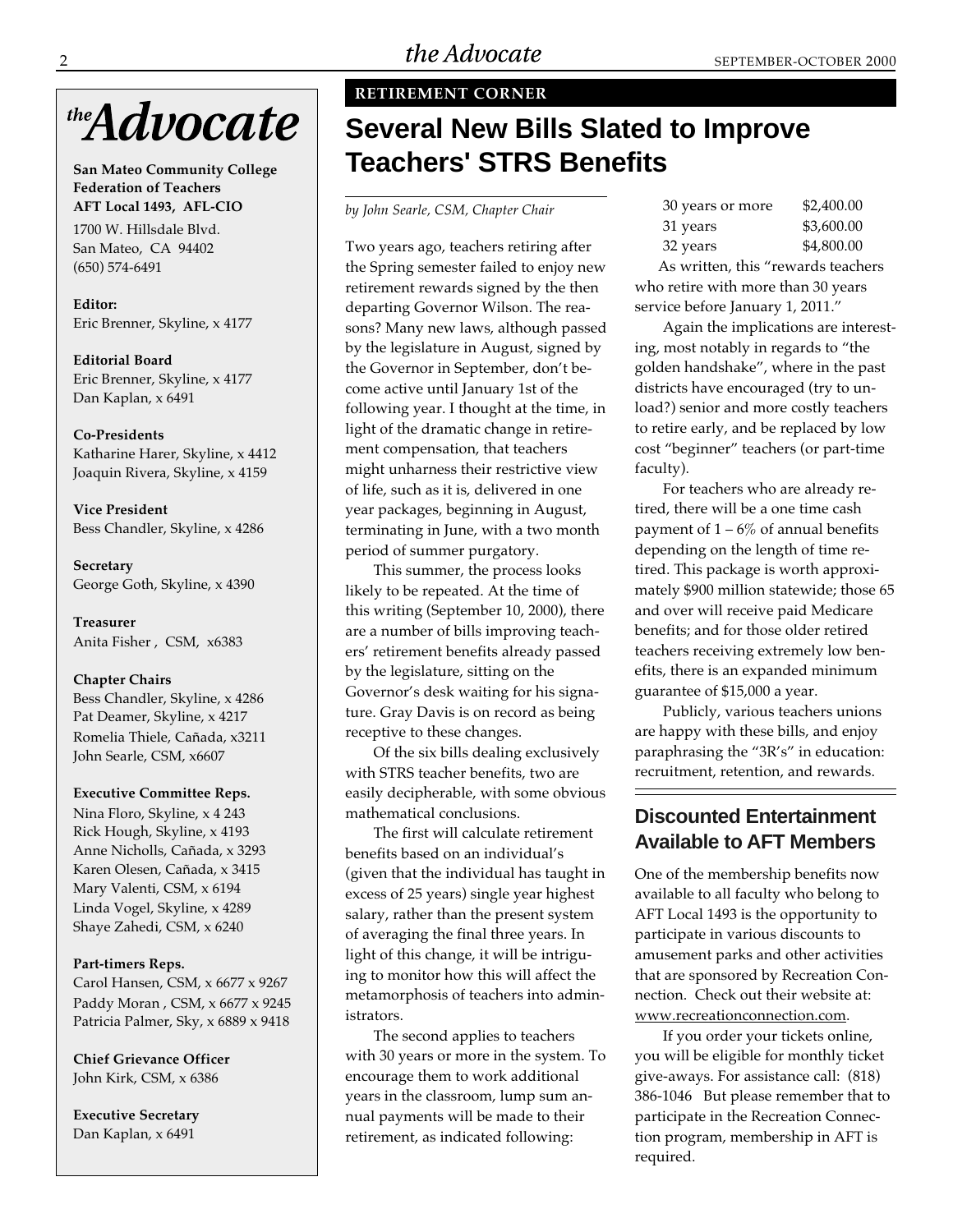# **Proposition 38, the Voucher Initiative, Would Decimate Funding for Public Schools & Community Colleges**

*by Jim Goodno, Editor, Labor, monthly paper of the San Mateo County Labor Council*

#### Note: *The following article is reprinted from the September 2000 issue of Labor.*

Expect a heated political battle over vouchers and public schools this fall as Silicon Valley venture capitalist Timothy Draper pours big bucks into his campaign to replace a chunk of publicschool funding with a private-school voucher program.

Draper is the moving force behind Proposition 38, a ballot initiative which would provide parents of K-12 students with a voucher worth at least \$4,000 per year per child for private school tuition and fees; reduce, in certain cases, Proposition 98's schoolspending guarantee; and circumvent state constitutional prohibitions on spending public funds for faith-based schools.

The initiative has already generated strong opposition from labor, educators, and public officials, including Gov. Gray Davis.

"Proposition 38 would have a devastating impact on the portion of the state budget that does not go to public education and would remove guarantees voters put in place to protect public-school funding," declares Wayne Johnson, president of the California Teachers Association (CTA) and chair of the No on Vouchers 2000 Committee.

That committee unites the CTA, an unaffiliated teachers' union, with various AFL-CIO affiliates, including the California Federation of Teachers, the Fire Fighters, the California School Employees Association, and the Service Employees, and other education advocates.

"Proposition 38 would siphon billions of dollars out of public education, just as we're beginning to make

schools a priority again in California," says Fred Glass, spokesperson for the California Federation of Teachers. "It's frightening to think that one rich guy might, by spending \$20 or \$40 million of his own money, be able to turn back the clock on public education to the 19th century. Once it becomes clear that

*"Proposition 38 would siphon billions of dollars out of public education, just as we're beginning to make schools a priority again in California"*

Tim Draper is a right-wing ideologue who hates unions, hates government, and hates the idea that the children of working people might be educated, his Proposition 38 will go down to the defeat it so richly deserves."

According to the California Budget Project, a nonpartisan research group, the program would cost California an estimated \$3.2 billion per year when fully operational. That represents a totally new cost to the state.

Critics of the proposal say this will result in either a tax increase or cuts to services like police, fire, prisons, health care, transportation, and state colleges and universities. In addition, they say, every child who leaves a public school will result in a loss of revenue to that public school.

Proponents of vouchers contend that they enhance parental choice, allowing parents to choose to send their children to private rather than public schools. Choice, however, is something of a chimera. While public schools are open to all children in a given district, private voucher schools can establish their own admissions standards that control which students get in. They can

## **How Proposition 38 Will Undermine Community College Funding**

While most publicity about Proposition 38 emphasizes its impact on K-12 public schools in our state, there has been little attention paid to this initiative's threat to California community colleges. Proposition 38 will result in the elimination of Proposition 98 funding protections for community colleges, thus leaving the entire community college system to fight for its share of state resources on an annual basis. The elimination of Prop. 98 funding protections would draw resources from the common funding source under Proposition 98 that provides funding for both K-12 districts and community colleges, thus creating severe funding problems for California community colleges. Do we want to battle UCs, CSUs, health care, welfare and other state services every year just to get our share of funds?

reject students for almost any reason.

In addition to the coalition, the state labor federation has voted to oppose Proposition 38. The San Mateo Central Labor Council Committee on Political Education will be making opposition to Proposition 38 a cornerstone of its work prior to the November 7 election.

Phone banks are starting on Spetember 26 and will run Mondays through Thursdays from 5:30 pm to 8:30 pm until election day at the Machinists' Union Hall at 1511 Rollins Road in Burlingame. Dinner will be served. Call the AFT office at 574-6491 to confirm your participation or if you have further questions.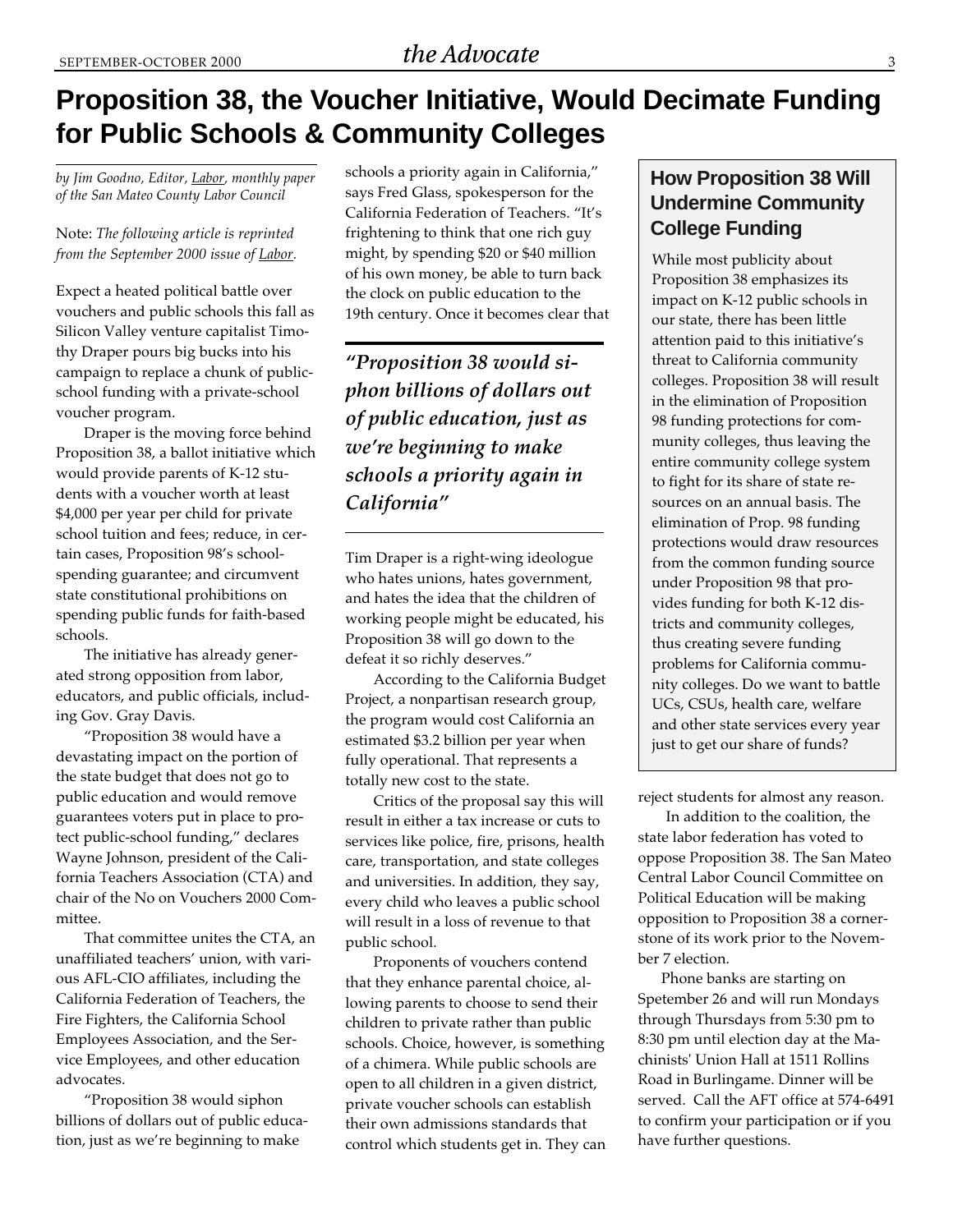#### **VIEWPOINT**

# **Worthy Goals Do Not Justify Unfair Hiring Procedures**

*by Paul S. Roscelli, Cañada College*

Note: *A version of this piece (originally written in late spring 2000 and submitted to The Advocate) ran in the August 28th edition of the SF Chronicle.*

Tom Sullivan's article in the May 2000 issue of The Advocate: "Administration Intervention in Skyline Hiring Committee Raises Serious Questions", prompts me to tell of my own hiring committee experience at Cañada College, and judging from my discussions with others, it is neither unique nor the most egregious.

In the spring of 1999 I worked on a selection committee for a faculty member. Our committee was given a pool of applicants (approximately 30) to examine. Prior to our receipt of the applicant's files, administration had determined that the pool was "diverse." Since the race and gender of the applicants was kept from the committee members, we assumed our only job was to identify the most qualified candidates (on paper) and then ask the administration to set up interviews. The committee sifted through the applicants, ultimately arriving at a list (approximately six). That list was forwarded to administration so that interviews could be scheduled.

#### **District Reviews Makeup of Interview List**

Instead of just scheduling interviews, however, the District chose to review the list's racial and gender makeup. After its review, the District returned the list with the following note, "*the list of interviewees lacks the requisite diversity*." The then college president, through a committee member, told the committee to go back and examine only the applicants of color to make certain that we had not "made a mistake". Moreover, we were told if after taking a second look at these once rejected candidates we found no reason to interview any of them, the job would be pulled.

Keep in mind this was done despite the fact that:

1. The committee had found several qualified candidates.

2. The District had never bothered to demonstrate to the committee how it unfairly excluded any candidates; it just assumed we did based on our list.

3. Beyond race and gender, the District made no efforts to ascertain if the "list of six" had other characteristics that might promote a goal of campus diversity (e.g. non-traditional life styles, income status, tall, short, prolifers, born-again Christians, Marxists, or practicing Buddhists.)

#### **District Says: If No Candidates of Color Found, No Job**

In effect, the District, and the then college president, told the committee to place on our interview list a certain number of candidates of color—irrespective of merit. If we did not, the job would be shelved. Now, some of you reading this piece will undoubtedly say, "ALL" candidates merit the job, that's how they got into the pool—thus going back to the pool for a "selective second look" is fine. To you I ask, if everyone in the pool merits the job, why do we not simply interview everyone? Why do we go through the trouble of reading each application and compiling a list? Why not just interview all seventy or so applicants for a biology instructor—as an example.

What did we do? Faced with the prospect of losing the position, we "found" candidates to interview.

Again, I have no doubt that a few of my colleagues reading this piece will find this practice acceptable. After all, doesn't a worthy end justify the means? An interesting question… To those of you I ask, assuming we can

even agree on what the word "diversity" means, is the price we pay for "it" worth treating individual candidates differently based on skin color or gender? Isn't that what most of us fought against and found so morally repugnant about the southern segregationist policies of the 1960's? How is it that policies using race to determine where one can eat, sleep, or ride a bus are morally bankrupt, but policies using that same factor to influence hiring outcomes carries merit? The fact is that both practices are bankrupt— legally, spiritually and morally.

### **Too Much Secrecy**

In addition, the secrecy currently employed in our hiring procedure is broader than need be to serve the legitimate privacy interests of those applying for jobs. If the process does not shame us, then let's openly celebrate it, much as we celebrate transfer students. Let's tell all the prospective candidates, as well as those who serve on these committees, exactly how it works.

What do we risk by continuing to employ our current policy? Putting aside for the moment the greater philosophical questions, if I read the Hopwood case and Prop. 209 correctly, "pool manipulation" of the type we make use of is illegal. Remember, when we were asked to "readjust our list" the administration had already deemed the pool diverse. Thus, *"equality of access"* had been met—that is what the law mandates. Seeking *"equality of outcome"* on the other hand, is not permissible. Finally, there is case law suggesting that individuals (i.e. you and me) may be *personally* liable, in the event we are found to be part of such a scheme.

My advice to future committee members: If you serve on a committee in which you receive "oral interpreta-*Continued on page 6*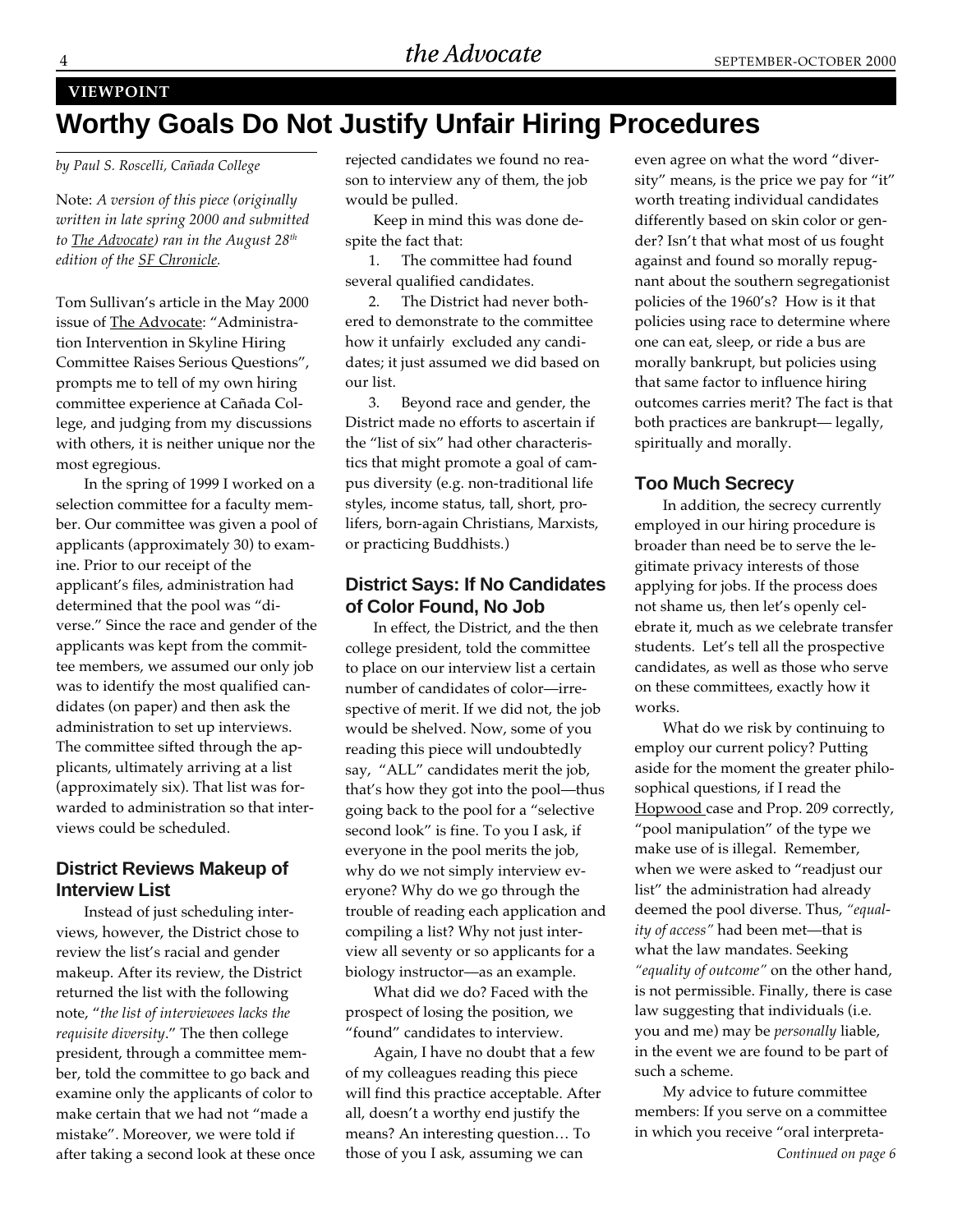#### **COUNTERPOINT**

# **"Is Hiring Goal Diversity or Equality?"**

*by Kate Motoyama, College of San Mateo* Note: *This is a response to the article by Paul Roscelli on the previous page.*

Your article contributes to an important public discussion over the propriety of affirmative action programs. In "Is Hiring Goal Diversity or Equality," you express a philosophical position against affirmative action as a means of overcoming workforce underrepresentation. I want to respond as a representative of the academic senate because hiring criteria, policies, and procedures for new faculty are developed and agreed upon jointly by the governing board and the academic senate [Education Code, Section 87360(b)].

### **Community College Staff Must Reflect State Population**

Reform legislation AB 1725 codified the legislative goal of having the community college workforce reflect the adult population of the state by 2005. The California Community Colleges, the system shaped by AB 1725 and which encompasses Cañada College, College San Mateo, and Skyline College, acknowledge that

• past employment practices created artificial barriers to the employment of historically underrepresented groups,

• the system generally employs a disproportionately low number of historically underrepresented faculty, and

• it is educationally sound for students to experience their education in a diverse environment.

The authority and responsibility for the California Community Colleges to achieve faculty diversity can be found in Education Code, Sections 87100 et seq. and Title 5, California Code of Regulations, Sections 53000 et seq. These statutes and regulations, which govern our

work in the San Mateo County Community College District, ensure equal employment opportunities and equal protection guarantees. If you are fundamentally opposed to affirmative action in the California Community Colleges, your views need to be communicated to the Board of Governors of the California Community Colleges and the State Legislature.

## **Disparity Between Who Applies & Who's Hired**

You speak of affirmative action as "impos[ing] a cost" on one group while "conferring a benefit" to another (in the Chronicle version of your article). If that is the case, what kind of progress have we made after three decades of affirmative action as mandated by federal law and by the system's codes and regulations? According to Diversity Hiring: A System Overview, 1980-1999, revised April 18, 2000, submitted to the Board of Governors, ethnic minorities as of Fall 1998 comprise approximately 26% of statewide community college staffing but represent 44.8% of the state's adult population. Keep those numbers in mind as you consider a preliminary report dated November 8, 1999 on full time faculty hiring issued by the Vice Chancellor, Human Resources of the California Community Colleges Chancellor's Office. The report shows, with more than half of the 71 districts reporting, the disparity between applicant pools and the resultant full time faculty hires:

|                                                                | <b>Applicant Pool</b> FT Faculty Hires |
|----------------------------------------------------------------|----------------------------------------|
| 67%                                                            | 79%                                    |
|                                                                |                                        |
| 8.35%                                                          | 7%                                     |
| 6.91%                                                          | 12%                                    |
| 3.70%                                                          | 1%                                     |
| $.20\%$                                                        | 1%                                     |
| <b>Pacific Islander</b><br>African American<br>American Indian |                                        |

Females comprised 41.2% of the applicants and disabled persons accounted for 1.6%; 51% of those hired were female and 2.0% were disabled persons. While caution must be exercised since the numbers are incomplete, it is hard to construe this pattern of hiring—particularly as it pertains to minority staffing—as constituting significant progress in diversifying the ranks of full time faculty.

Hiring procedures at our district stipulate that if the makeup of the pool of applicants is sufficiently diverse, it is released to the screening committee; if not, there is consultation to determine whether to extend the application deadline. At the paper screening step, the screening committee selects candidates for the interview step. Selection Procedures for Faculty states: "After the equivalence process and before any interviews have taken place, the Chair will provide the Office of Personnel Services with a list of candidates who are to be interviewed. The Office of Personnel Services will inform the screening committee and the College President of the diversity makeup of the pool of proposed candidates to be invited for interviews."

### **Interview Pool Should Be Reviewed for Diversity**

 If the pool is not sufficiently diverse, there is again consultation to decide whether to reexamine the applicant pool, accept the pool as it is and proceed with interviews, or reopen the hiring process. In the case you de-

scribe, the determination was to reexamine the applicant pool. Might there have been adverse or disparate impact which excluded qualified individuals from being advanced to the interview step? We cannot really know, since a screening committee's work is confidential as opposed to being "secret;" in fact, certain stages *Continued on page 6*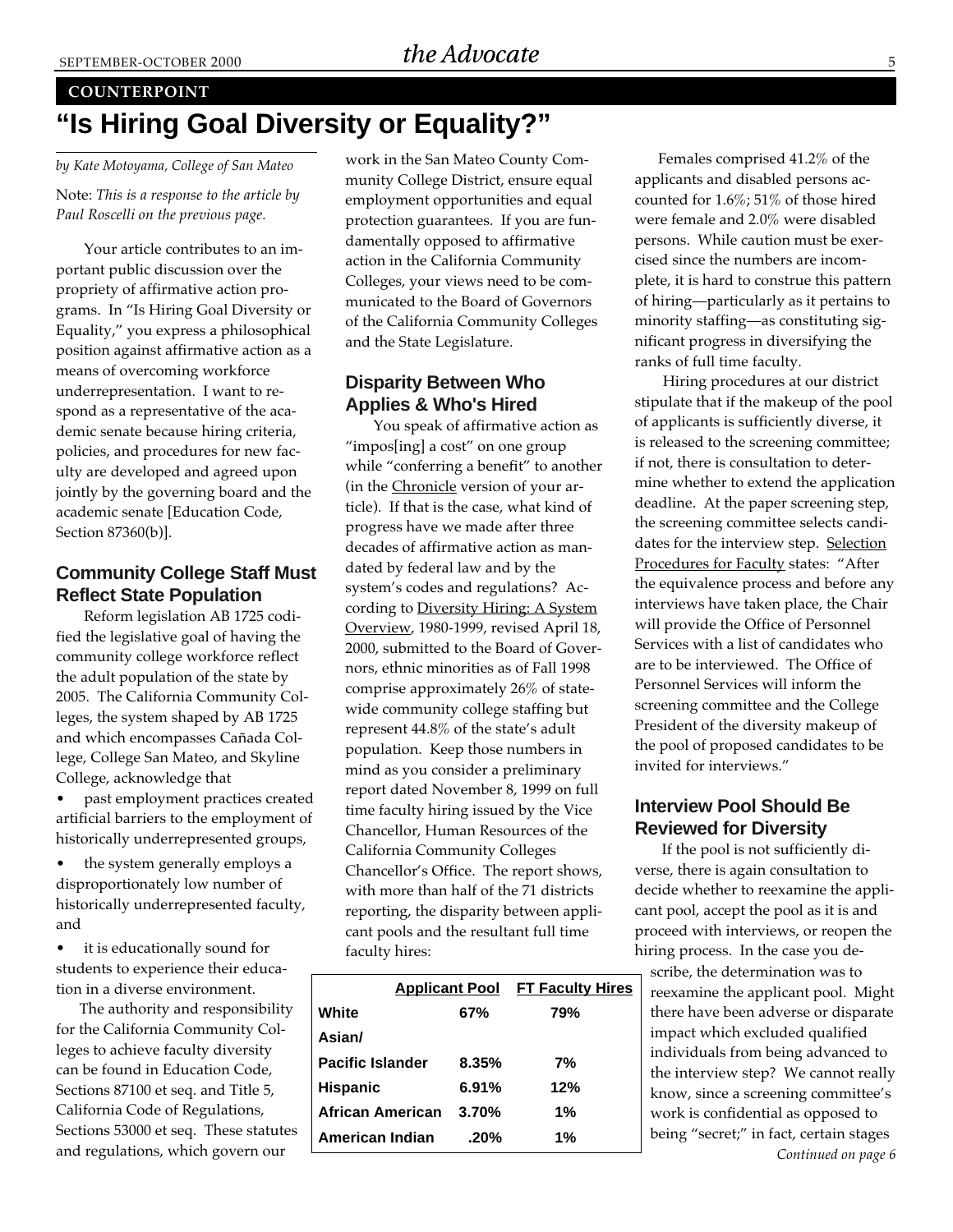#### **Class Cuts**

#### *Continued from page 1*

environment (not Skyline) and under perfect circumstances, this shift may actually cause all these students to jump into other classes. But what other classes? at this college? or worse yet, other classes possibly at some other college? How does the administration know where the students go? Where is the research, where is the survey and where is the data? Additionally, why aren't faculty asked to be involved, give input, or evaluate this process?

#### **Viewpoint: Roscelli**

#### *Continued from page 4*

tions of written hiring processes" and you believe, in good faith, that they are improper: First, request that all oral directives be memorialized—long before the process ends. Second, tell everyone that will listen about the process (but not the participants). The public determines the merits of such procedures.

#### **Counterpoint: Motoyama**

*Continued from page 5*

in the faculty hiring process are open and public, as, for instance, in academic senate confirmation of faculty who serve on the screening committee [Title 5, Section 53203(f)]. However, to return to the scenario described, Title 5 regulations speak to cases where one or more historically underrepresented groups is not represented among the applicants selected for an interview: " . . . if the selection rate for a particular group is so substantially below that of the selection rate for the most successful group that the discrepancy is unlikely to be the result of chance [Section 53001(m)]." The guidelines continue: "It is important to keep in mind that a finding of disparate impact does not necessarily prove that a particular selection procedure or criterion is discriminatory, but it does strongly suggest that this might be the case."

The past decade witnessed ballot

Listening to our students may give valuable clues about what some of us already suspect, that these students may go somewhere else or may engage in some other activity.

Most recently, Thursday August 31, I overheard a loud conversation. "Oh hella fine situation dude", about a certain instructor who had a class cancelled. Students were leaving a Speech 120 class, and approximately 12 students were sent running about, with no specific direction, presumably to find a new speech class. However, at 8:00 am there were no replacement Speech classes, according to some students checking the schedule! Additional checks resulted in closed classes and unacceptable time slots. Listening at the registration desk, I overheard complaints about, "Nothing's available"! and "No classes"! I later heard some of these same students in the cafeteria discussing alternatives that included taking the class at S.F. City College, and other students who said they were just going to add additional work

measures such as Proposition 209, legislative proposals and litigation which challenged the ethics and efficacy of affirmative action. Many Californians know that Proposition 209 resulted in a constitutional change that prohibits the granting of preferential treatment on the basis of race, sex, color, ethnicity or national origin in public employment, public education, or public contracting. What is less well known is the favorable decision issued in *Wilson vs. State Personnel Board*, in which the value of affirmative action policies undertaken by the California Community Colleges was upheld. To summarize from the press release from the Chancellor's Office, California Community Colleges, Judge Lloyd Connelly's decision "upheld state statues requiring the 71 districts in the California Community Colleges system to adopt programs to recruit, employ and promote academic and classified

hours, and… Oh Yes, there was also "Guess I'll catch up on some extra sleep"!

As this class cutting edict seems to come from 'administration', possibly these surveys and data are available. However, my students have never been surveyed or questioned. So what percentages of these students do go into other classes here at Skyline College?

Similarly shared concerns came from other Skyline faculty. Particularly inconvenienced are part time/adjunct faculty who usually don't have time to salvage another class, and immediately lose the income plus the previous class preparation time. At least full-time faculty 'get to bump' the other less fortunate or less senior. However, this may also put the full-time faculty in the unenviable position of teaching from an unfamiliar text, with limited class preparation, and playing the catch-up game early in the semester.

Program needs is another signifi-*Continued on the next page*

staff persons who are

underrepresented in the district's work force in comparison to the general population." Judge Connelly concluded that practices such as targeted recruitment and monitoring the selection process are acceptable practices because they level the playing field and do not disadvantage candidates of any race or gender.

Your article has provided grounds for introspection and critique of affirmative action in the California Community Colleges and its implementation in our district. Your arguments to the contrary, equal employment opportunities must not be conflated with preferences. The intent of affirmative action programs is to give those individuals who are historically underrepresented in higher education an equal opportunity to qualify for, and accept, employment based on merit.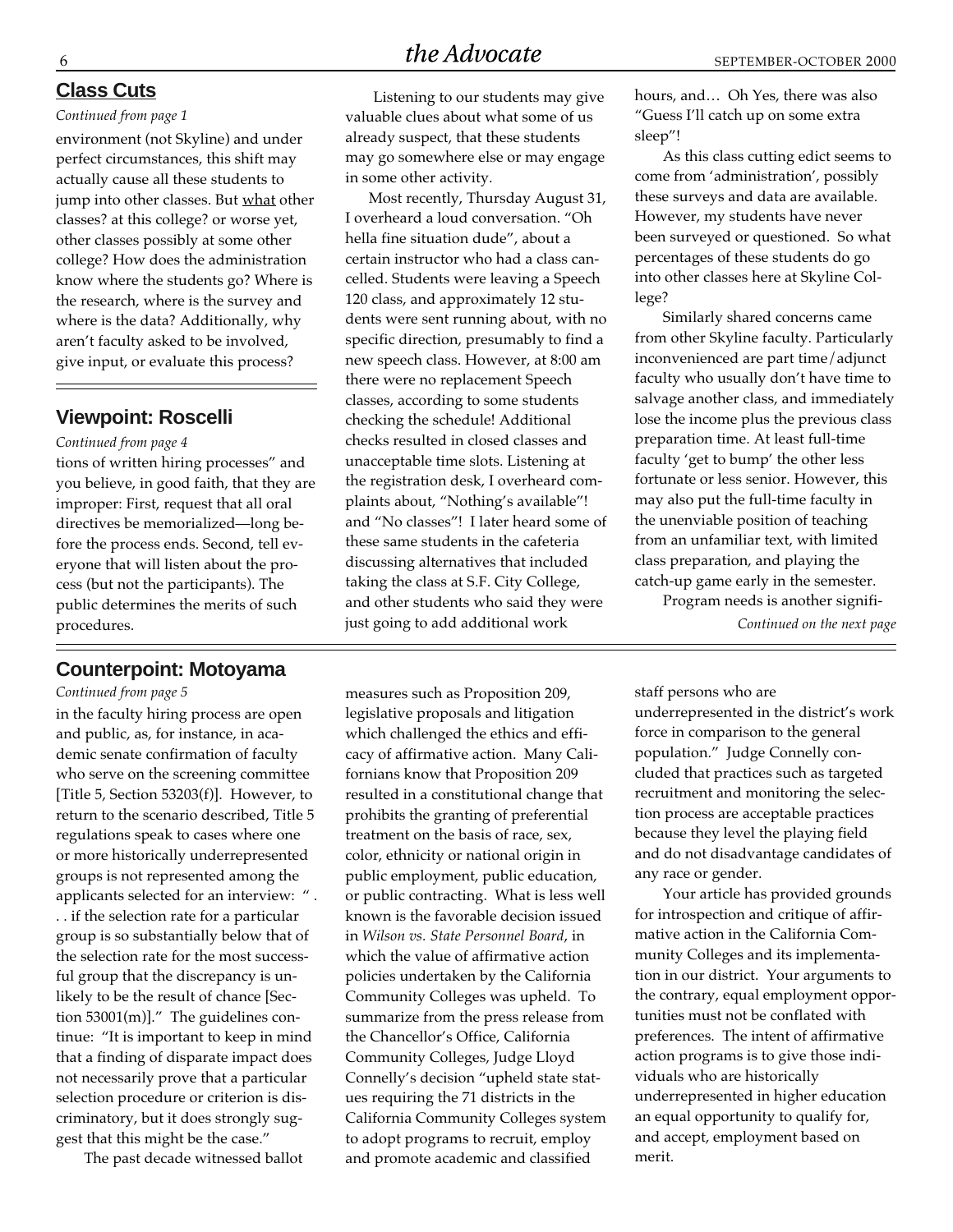#### **Class Cuts**

cant factor that must be considered when making decisions on cutting classes. For example, faculty discussions comparing 'vocational vs. general education' favored lower enrollment requirements for vocational programs. Vocational programs like Administration of Justice, Fashion, and Hotel Management, for example, should require a more conservative approach when class-cutting, because these programs do not have the luxury of numerous sections of a particular offering, like Speech 120. *Continued from the previous page*

In my particular program, I support a small skeleton selection of courses, with only 6 to 8 classes offered each semester. Therefore, students don't have the luxury of selecting other 'like offerings' that might be supported at another time slot. This difficulty can be found in most vocational programs, and also in many other course majors, especially at the specialized or advanced levels nearing graduation.

I know for a fact that my students don't jump into other A.J. classes at Skyline. No, they drive to S.F. City College, CSM, De Anza or West Valley, as all of these campuses are within 25 minutes and offer similar programs. Most programs face this 'alternative college' competition. I know students who drive to other campuses to take the previously cancelled class, and they will likely take additional classes to fill up their schedule on those days while they're attending the alternate college. This translates into the immediate loss of (ADA or FTE's) for our college, and possibly future classes will be lost as well. Are we tracking for this potential problem?

I have discussed other class-cutting issues with faculty that include early cuts vs. later cuts. Some classes are eliminated on the first class meeting while other classes are held open for late registering students. This practice doesn't allow faculty necessary time to increase enrollment through

personal announcements or supportive counseling efforts. Thanks to the counseling personnel I have usually received additional students and been able to increase my class enrollments. Counselors are very supportive of low enrollment classes, especially if they are made aware of the problem early. However, if the class is cut immediately, there's no chance for faculty to recover or seek counseling assistance that could save the class.

Better marketing and advertising, especially of low enrollment classes, would support both students and faculty. This would also help remove the adversarial stigma attached to the current dehumanizing practice where the Dean or Vice President march into your room and announce your class is being cancelled! This practice may occur with very little warning, but for the surprise of the early semester 'temporary roll' printout.

I believe the cancellation process (class cutting) should involve faculty to a greater extent. The process should also be examined for student/program implications placing important value on statistical data regarding student surveys. Rather than selecting some arbitrary number (14,16,18) applied indiscriminately and arbitrarily to all classes and all programs.

Additionally, I know of a semester where a class of mine was cancelled and another class section with fewer students was allowed to continue. I have heard of other situations like this, however I have been unable to validate this activity. I think examining previous class schedules would verify this practice, and may also show other inconsistencies from department to department, and school to school. (Skyline-CSM-Cañada)

Is the perception of 'subjective influence' a factor in class cancellation? Given Skyline's current administrative 'personality', that at times seems to operate on favoritism and retaliation, one could suspect that a class might be cancelled based on some arbitrary

number that's capriciously applied to a particular course or instructor. I know there will be those faculty out there saying, "Oh, how can he say that", or that I'm just personalizing the problem. No! I'm saying that this possibility exists whenever arbitrary numbers are used to cut classes when influenced by personality, emotion or selectivity. For example: surveys of the criminal justice system that examined punishments, (sentencing practices and judges) discovered that in tests with all factors being equal, (race, gender, socio-economic status, etc.), that sentences varied widely between 50 judges surveyed, when given the identical offense and defendant. Yes, subjectivity reared its ugly head! Given the best of circumstances under ideal conditions, with support of applicable empirical data, it's not out of the question that favoritism, whether intentional or by accident, could influence inappropriate class cancellations that severely impact our students, faculty and programs. Shouldn't this process include this verifiable data?

Skyline College, indeed the entire District, seems to have evolved some time ago into a business/corporate 'management style' that should also practice the successful strategies developed by prominent business CEO's. Business theories such as the "Six Sigma"principles ("…Essentially a statistics-based methodology of achieving virtual perfection in products and services.") developed by Jack Welch, CEO of General Electric, should be applied at our colleges as we provide product and customer/client models as does industry.

This fall semester Skyline's Administration of Justice program suffered a 25% cut when the schedule was set through the elimination of 2 classes from the 8 that are typically offered. In looking at previous Skyline schedules I was able to determine that other programs have also been cut prior to setting schedules. This 'unpredictable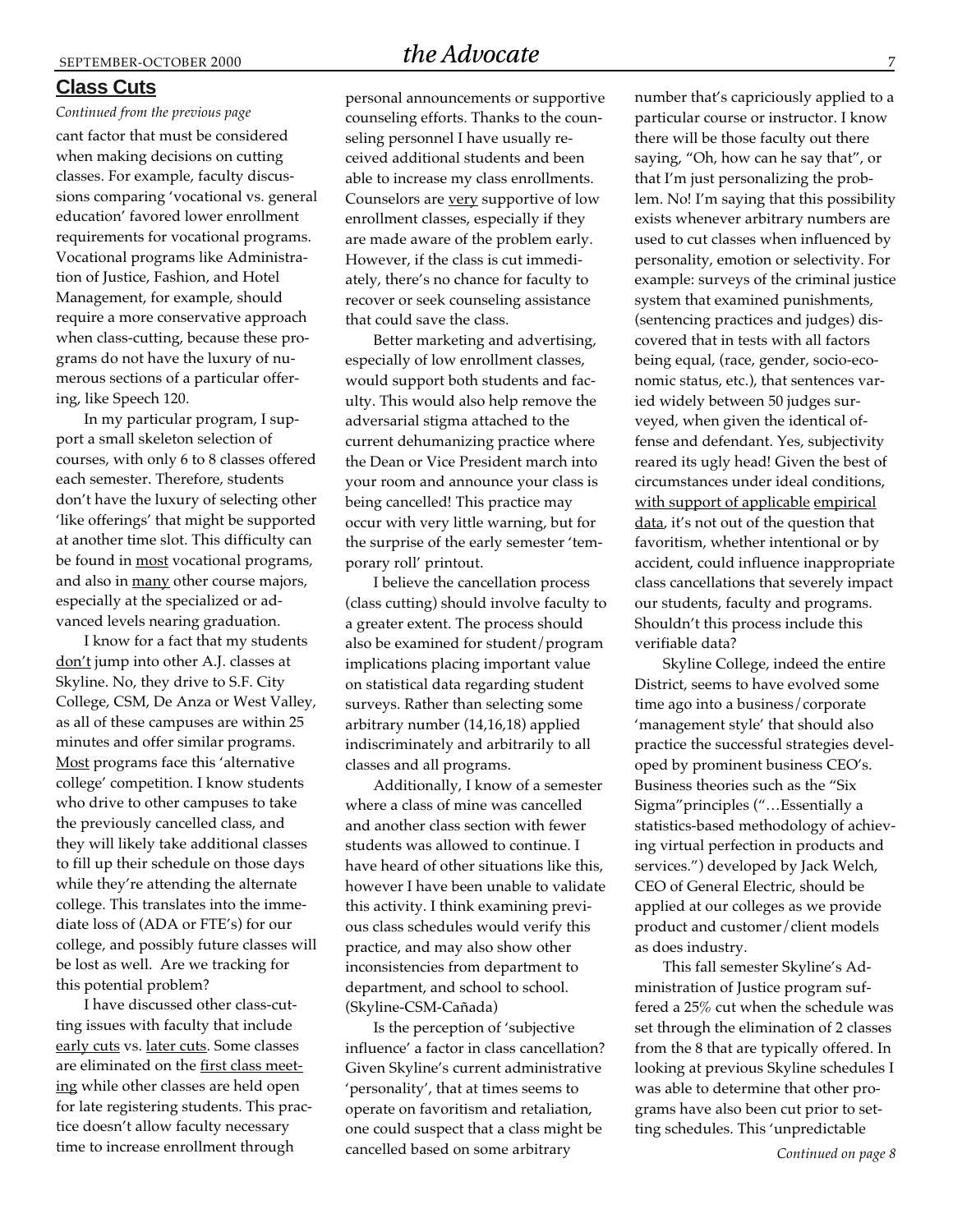# **National Conference on Part-Timers in Higher Education to Be Held in San Jose in January**

*by Chris Storer, Executive Council Chair, California Part-time Faculty Association & Instructor of Philosophy, De Anza College (650) 949-2287; email: storer@fhda.edu*

The California Part-time Faculty Association (CPFA) is planning to host a National Conference on Contingent Academic Labor, scheduled for January 12-14, 2001 in San Jose. Our goal is multi-dimensional: We want to raise public and political awareness of the threat to higher education created by the growing inappropriate use of contingent assignments, and of the exploitation of dedicated professional educators who do not receive adequate institutional support or compensation to allow them to provide their students with the instructional environment they deserve. We also want to add to the foundation for a broad coalition

## **Class Cuts**

#### *Continued from page 7*

practice' also relies on the same principle of directing students into other classes as described above. However, this early class cutting may dramatically effect program continuity and disrupt the ability of students to earn the program degree in the requisite allotted 2-year time frame. It may also handicap a program unfairly, by limiting classes so severely that students foresee their inability to complete the program in a timely manner, or must fortunately or unfortunately take the majority of classes from one or two instructors.

Additionally, I understand that previously established 'class-cutting guidelines' instituted by Vice President Susie Stevens were specific in their application to vocational programs. Also to be included as a critical priority were student graduation requirements that examined status for graduation and units. However, the exclusion of the classes from the schedule, and/or

among higher education organizations to expand, reinforce, and support the exciting and successful work being done at the local, state, and national levels. Further, we want to forge new links with contingent labor organizations outside of academia, and with traditional unions who are finding their members threatened by the increasing use of temps and other non-standard forms of employment as managers expand their efforts to deny responsibility for the people on which their business depends.

We want this foundational work to have real and lasting consequences and intend the Conference to yield future action through the coalitions established, beginning with plans for a National Equity Week in Spring 2001 (built on the highly successful A2K

cutting classes irrespective of program, seems to be in direct conflict with these established guidelines, and does not include these previously established criteria or prerequisites.

I would also suggest that 665 classes (special courses that have uniquely produced program topics) are also arbitrarily and indiscriminately offered and cut! In talking to other faculty they have also experienced this situation where 665's have been submitted for scheduling, but were somehow excluded. Managers usually defer to administration, and offer the excuse of an impacted schedule, or 'no new offerings' of these specific 665 courses! However, a simple examination of the current schedule suggests neither answer is applicable. Certainly faculty who have worked hard to develop these course are very disappointed, and it's also frustrating to know the very real possibility of increased student enrollment in these newly developed courses will be lost without a chance for success.

Part-time Faculty Equity Week initiated by CPFA, with strong CCC support, in Spring 2000). This may be focussed on the academic workplace nationally, or may be expanded to the issues of all contingent labor in the US.

 It is our conviction that basic equity and dignity, as well as productivity and quality, all speak to convince others that the problems and issues are serious and must be addressed because the fundamental value of our human community is in danger. Nowhere is this clearer than in the 30 year degradation of higher education and its promise to students' futures. The National Conference, and future activity, will throw a bright light on the reality that has been too long invisible. The Advocate will have more on this conference later in the semester.

These arbitrary class cutting numbers (12-14-16), plus intentional or unintentional course omissions, coupled with some inappropriately or prematurely cancelled classes, can have serious ramifications on our students, faculty and programs! I'd like to discuss these issues with any interested faculty! Thank you for this opportunity to allow me to share my views. Additional Skyline faculty supported the writing of this article, however for reasons undisclosed, the other faculty members wish to remain anonymous.

Suggested readings to facilitate further discussion and understanding of similar topics:

"Applying 'Six Sigma' to Vision 2000" by Jack Welsh, CEO, General Electric

• "Topgrading, How to be an A player" by Brad Smith

Revisiting In Search of Excellence by J. Peters / R. Waterman

*Please respond to Michael at: mpicasso@pacbell.net*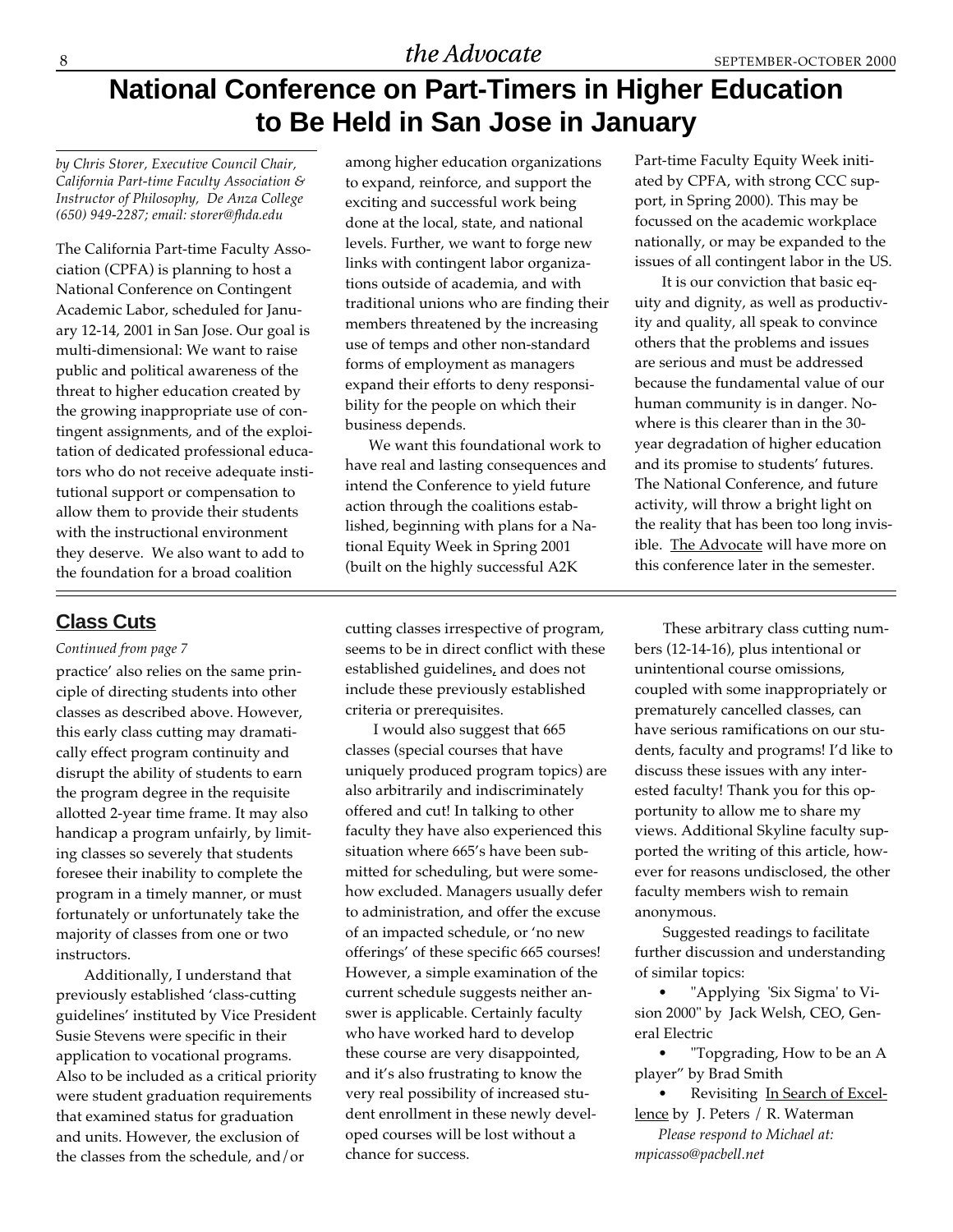### **Presidents' Perspectives**

higher enrollments. Because our district is experiencing slow to no-growth and, recently, a decline in enrollment, the funds for salary increases, according to the District's figures, are just not there; in fact, if the situation doesn't turn around, there may, down the line, have to be some reductions in staff.

### **Faculty Must Drive Any Productivity Changes**

The AFT's position is that faculty must be involved in designing productivity measures and drive all decisions that directly affect our work load and working conditions. The District agrees with this principle in theory, but in reality many faculty members are experiencing productivity as a directive from their deans to increase their class sizes — period! The AFT has the assurance of the District that all substantial changes will be "bottomup" rather than "top-down", reflecting the distinct needs and demands of each department and division on the three campuses. However, the collaborative sessions focusing on faculty input and creative problem-solving that we had discussed with the District's negotiating team do not appear to be happening in many departments, and we are very concerned.

Productivity, we realize, is a potentially insulting and dangerous term. Faculty are already working hard at serving students as well as committing countless hours to campus committees and a vast array of other programs and projects. The AFT is interested in approaching this problem in ways that will benefit faculty rather than erode our working conditions and our ability to teach our students. Increased productivity can be achieved through a wide spectrum of different approaches and does not necessarily have to center around class size, although this may be an appropriate measure in some cases. Some strategies that have been implemented at other colleges are: adding

## SEPTEMBER-OCTOBER 2000 the Advocate

## **FACULTY FAQ\***

*Continued from page 1* Why are so many K-12 Districts receiving big pay increases this year?

> Thus far, Governor Gray Davis has focused his attention on the K-12 schools and his budget priorities reflect this. For the 2000-01 academic year, the K-12 system received an additional \$1.84 billion in discretionary funding to permanently eliminate the deficit created in the 90's when public schools received less than the full amount of the state COLA and, during some years,  $0\%$ COLA. The additional monies going to K-12 schools this year represents a 7% accumulated deficit, which when added to the 3.17% COLA, means these schools can provide as much as10.17% salary increases to their teachers. Community colleges also have an accumulated deficit of about 7%, but the Governor has done nothing to make it up. The only other source of unrestricted income we can receive is for growth, and unfortunately, our District is not growing so we don't have this money available for salary increases.

\*FAQ: Frequently-Asked Questions

"by arrangement" hours to classes when appropriate; designing online components for courses when appropriate; reaching out to under-served members of the community; repackaging classes; expanding vocational classes and vocational components of courses; counting all lab attendance as WSCH; instituting more off-site classes; improving transportation, child care facilities, etc. We hope that in the near future deans in all departments will implement collaborative sessions in which faculty can contribute their ideas to this process. Meanwhile, let us know of any serious problems associated with productivity. All substantive changes will have to be negotiated with the AFT; no erosion of our working conditions will be tolerated in the name of productivity. We have brought to the table all the concerns and feedback we have received

from faculty about the way the productivity discussions are taking place. We understand the concerns and have expressed very strongly to district negotiators that for this to work, faculty need to have a direct say in how any changes are made.

On a more uplifting note: it looks like a Sabbatical Leave program may be in the works. The District is open to the idea of using Partnership for Excellence funds for this purpose. Details have not been worked out, but we're looking at how other colleges have set up their sabbatical programs and will let you know as soon as we have something to show you. If it goes through, it could begin as soon as spring semester.

And on another front: as Election Day draws near, we want to remind you to vote NO on Proposition 38, the Voucher Initiative. This initiative is another serious attempt to destroy public education. Prop. 38 will use public funds to provide \$4000 vouchers to students who currently attend or wish to enroll in private and religious schools, reducing funding available for neighborhood public schools, including community colleges, which are already seriously underfunded. Additionally, the voucher schools will be unregulated, eliminating accountability, and creating opportunities for discrimination. The voucher schools, not parents, will decide if a child may attend a particular school. The total cost of this dangerous proposition is projected at approximately 3 billion dollars with no identified funding source other than increases in taxes or reduction of funds targeted for public education.

One last but important note: your AFT reps have been working closely with Academic Senate leaders on a number of issues, including the District's policies on electronic monitoring and faculty investigations into irregular hiring practices. We look forward to continuing the collaboration between Senate and Union leaders to ensure open communication and responsible decision making.